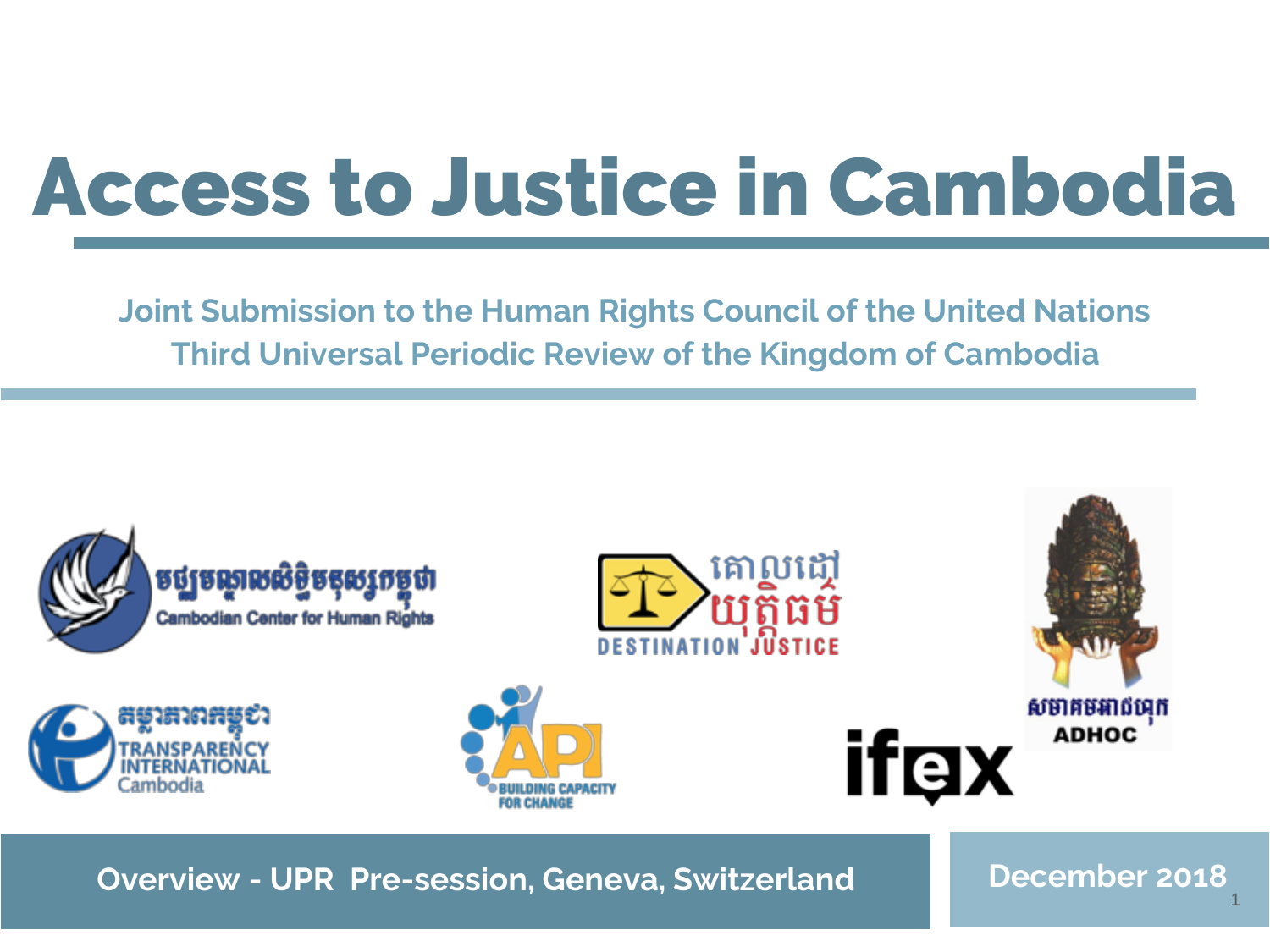# **Access to justice in Cambodia - UPR submissions**

- Drafted by:
	- The Cambodian Center for Human Rights (CCHR)
	- Destination Justice (DJ)
	- The Cambodian Human Rights and Development Association (ADHOC)
- Supported by:
	- Transparency International Cambodia (TI Cambodia)
	- The Advocacy and Policy Institute (API)
	- IFEX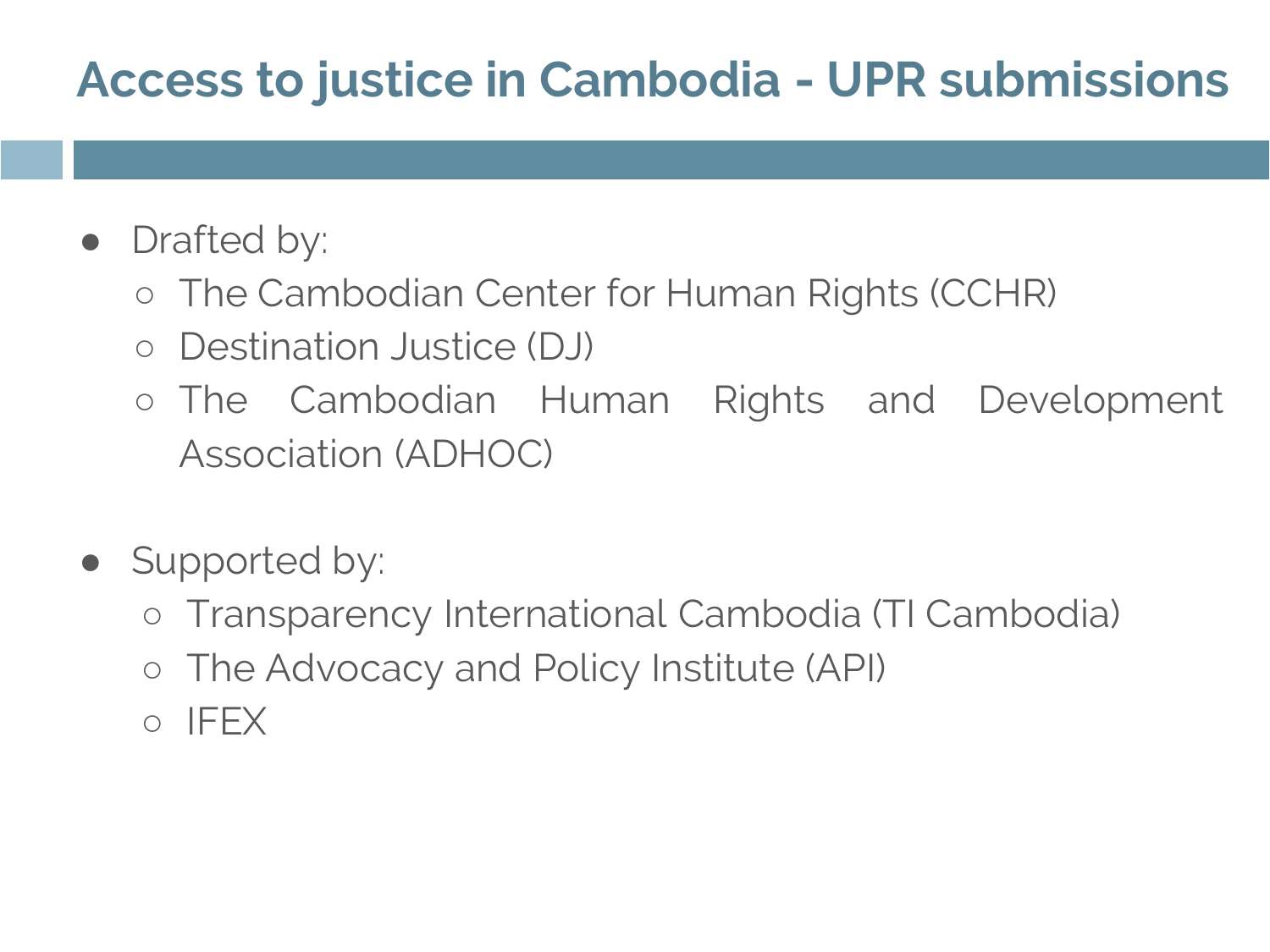## **Access to justice in Cambodia - Overview**

- 2<sup>nd</sup> UPR cycle:
	- **59** recommendations
	- **45** accepted
	- **14** noted
- Key issues:
	- I. Lack of **independence & impartiality** of the judiciary
	- II. Insufficient access to **legal aid**
	- III. Limited **access to legal information & to courts**
	- IV. Violation of **fair trial rights**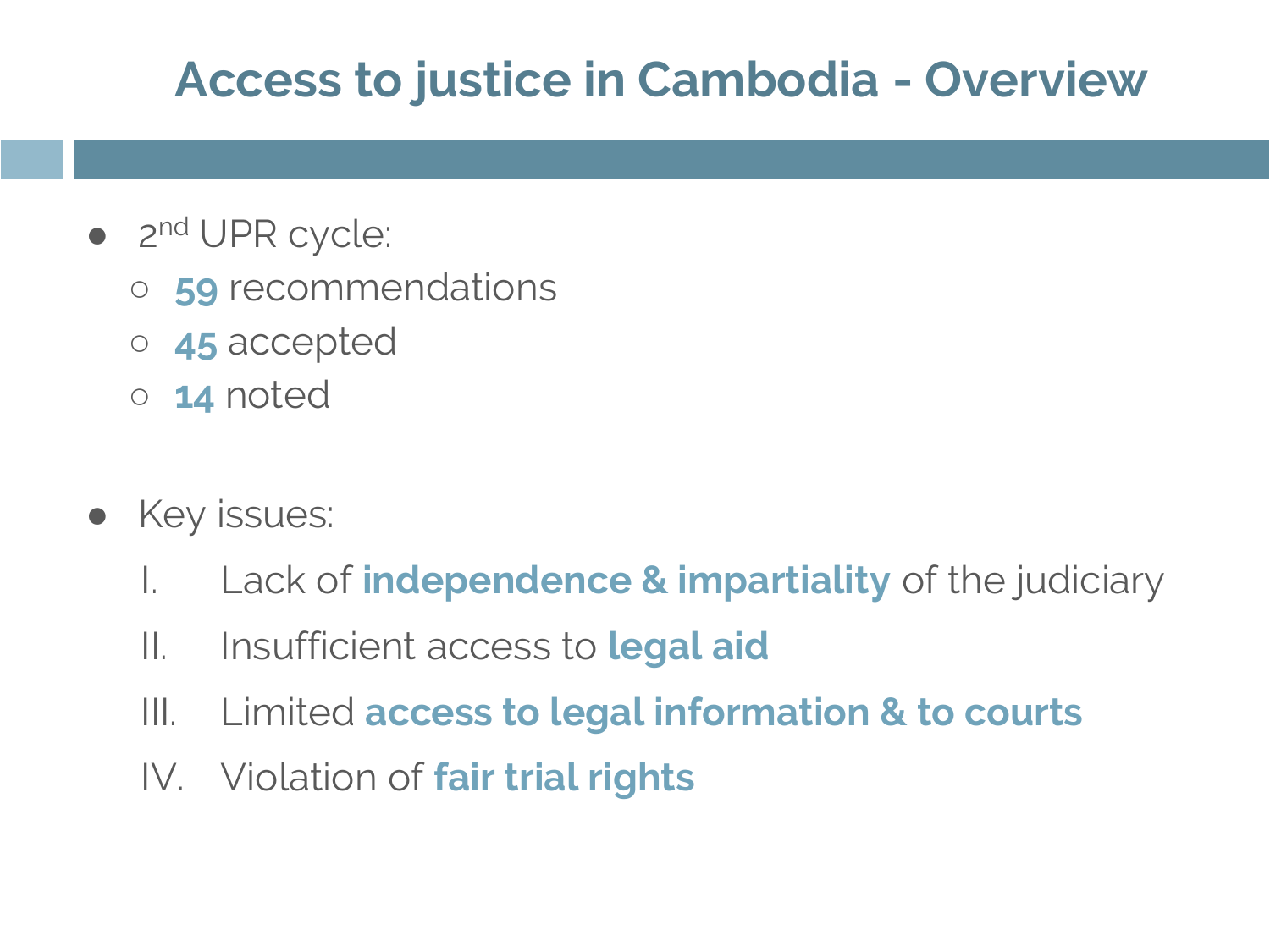# **Lack of independence & impartiality of the judiciary**

- 2014: the "3 laws on the judiciary" were adopted
	- Gave the executive **excessive control over the judiciary**
- Supreme Court's President & Appeal Court's President are **members of the ruling party's central committee**

#### **Recommendations**

1. Amend the 3 laws on the judiciary to ensure their compliance with international human rights standards

2. Guarantee the effective and impartial application of the Constitution, legislation and court rulings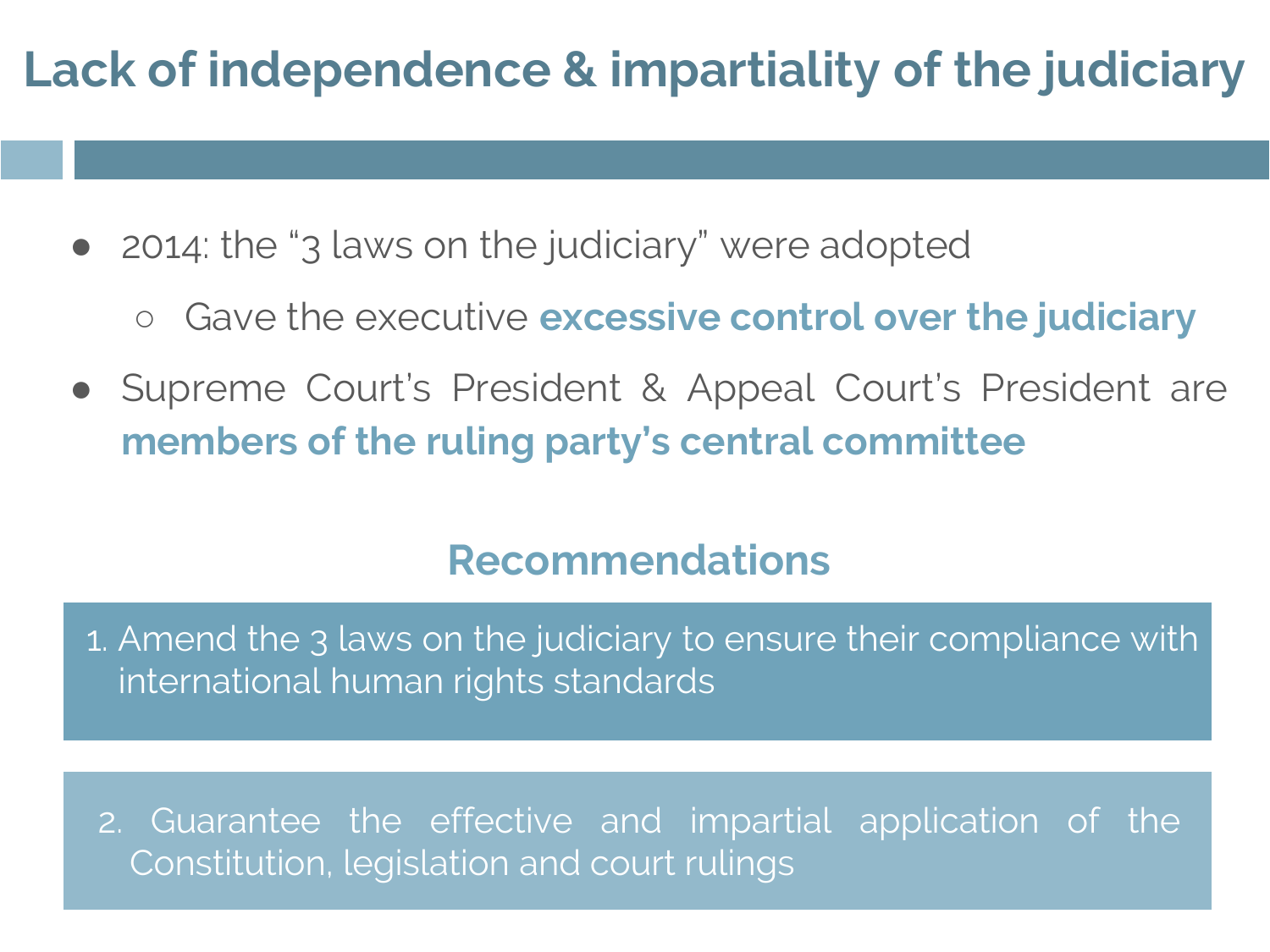### **Insufficient access to legal aid**

- **Legal aid budget insufficient**: 50-70\$ per case (average)
- Not available for all crimes
- **Not available at all stages of proceedings**
- 6 lawyers/100,000 people

#### **Recommendations**

1. Conduct a comprehensive needs assessment to determine the required annual legal aid budget

2. Allocate a sufficient legal aid budget, which allows for the provision of legal aid at all stages of criminal proceedings, including at the investigative and appeal stages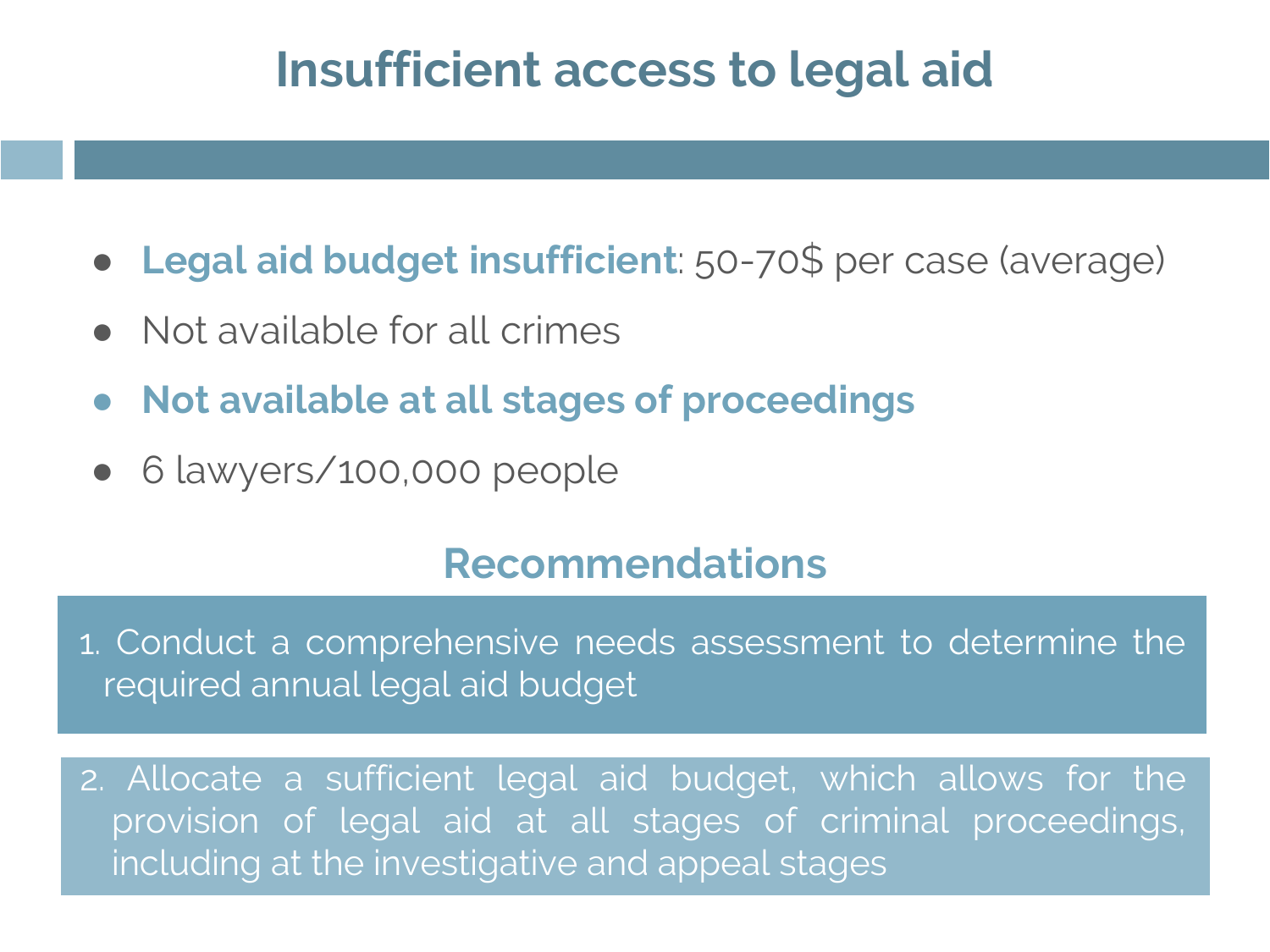# **Limited access to legal information & courts**

- Access to legal information **not legally protected**
- Judgments are **not easily accessible** or publicly available
- Only **one Court of Appea**l, in Phnom Penh

#### **Recommendations**

**Recommendations** 1. Enact and ensure that the Law on Access to Information effectively safeguards the right to obtain legal information

2. Create a free, accessible and up-to-date official legal information database by 2021

3.Establish regional Appeal Courts & ensure their operationalization by the end of 2023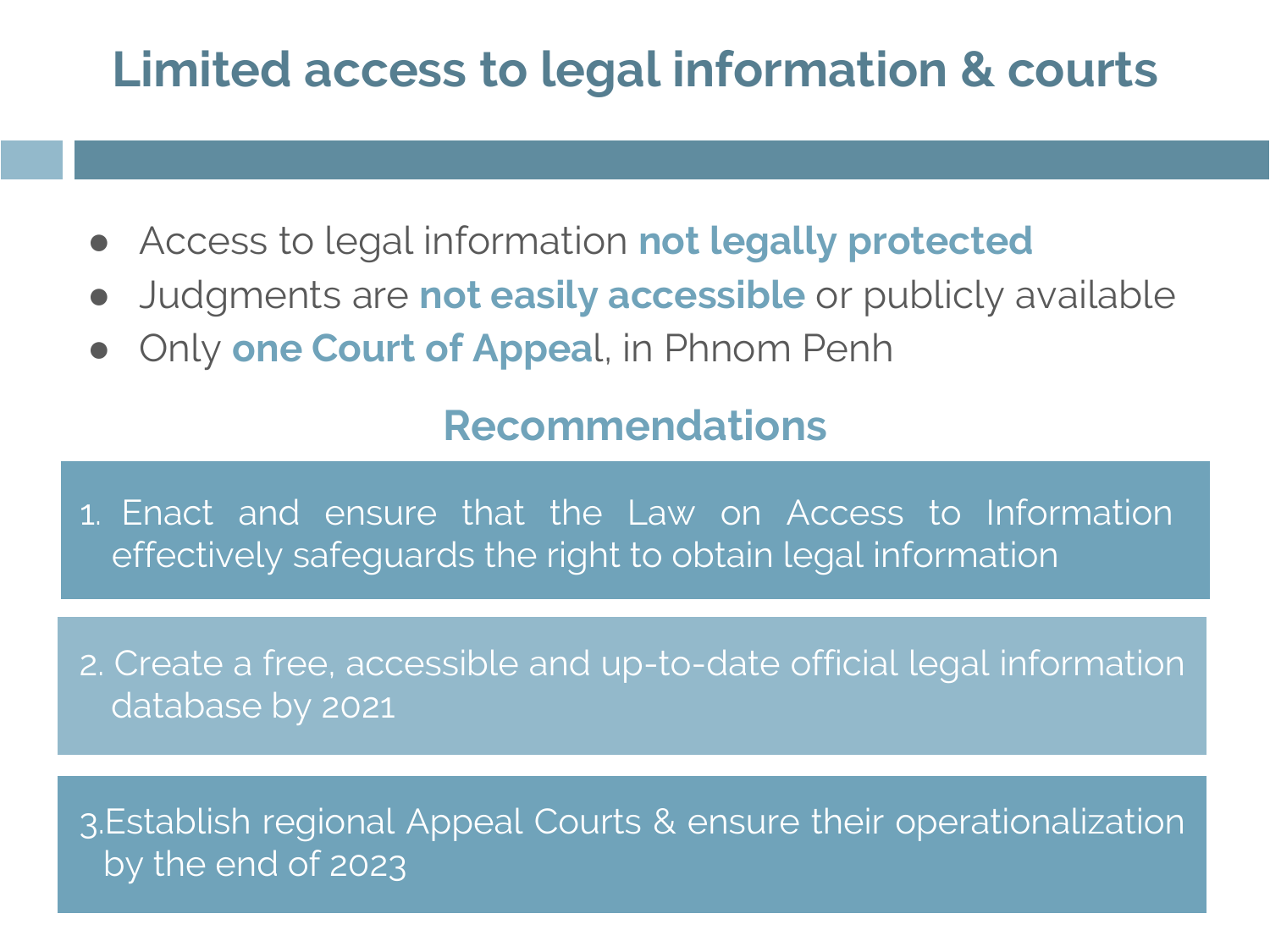# **Violations of fair trial rights**

● **Presumption of innocence is routinely ignored**

- 74% of all detainees in pre-trial detention (May 2018)
- No detailed justification is provided for judgments
- **Juveniles rights**, esp. privacy, are **not respected**
- **Insufficient consideration of women's rights**, esp. GBV

#### **Recommendations**

1. Require that all judges strictly respect the presumption of innocence

2. Ensure that the competent judicial authorities interpret the justifications for pre-trial detention strictly & narrowly

3. Adopt legislation protecting the rights of victims of gender-based violence and of juveniles in legal proceedings